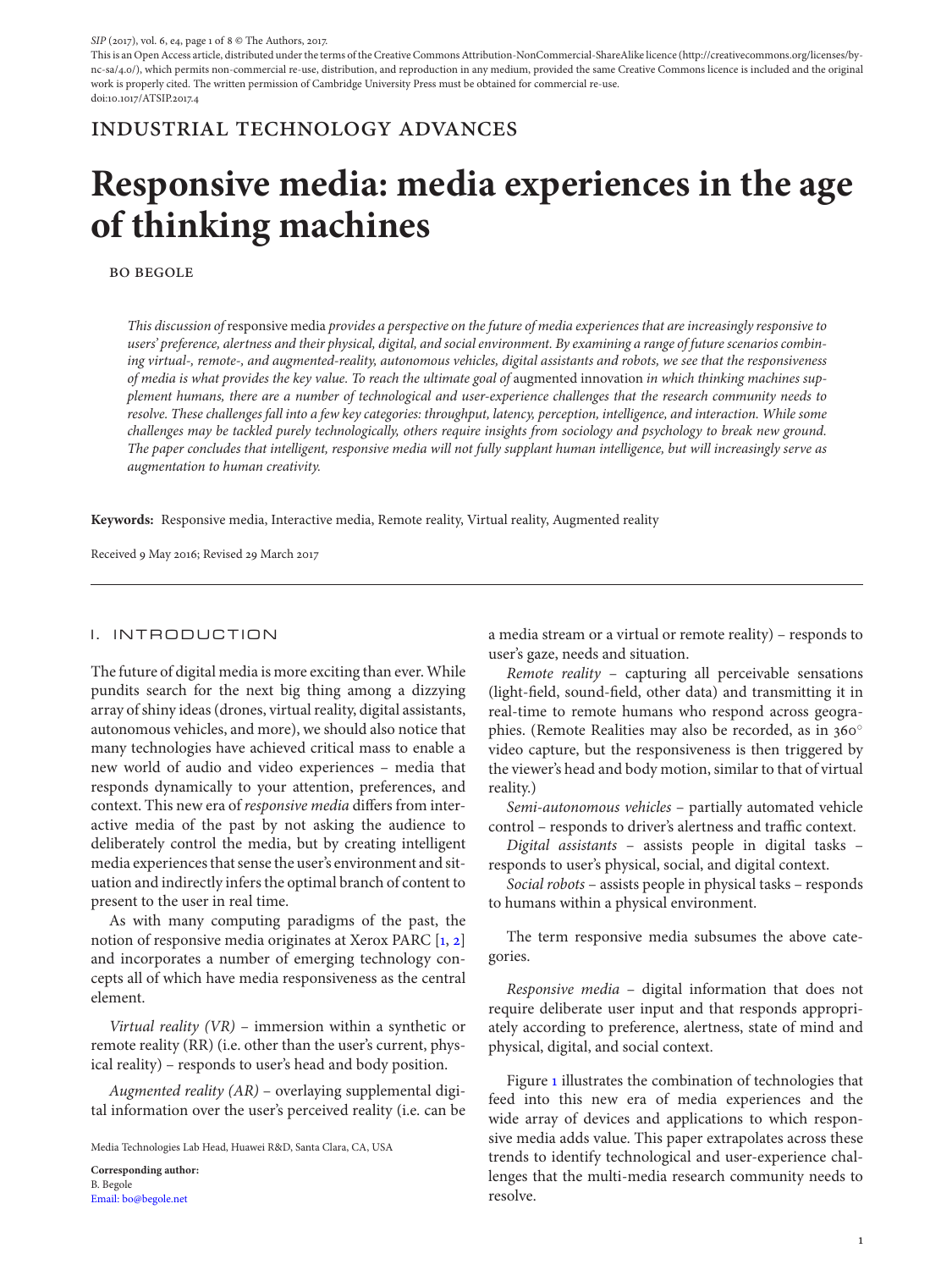

<span id="page-1-0"></span>**Fig. 1.** Responsive media contains the core media technologies that enable a number of computing platforms, products, and services.

# II. RESPONSIVE DIFFERS FROM INTERACTIVE MEDIA

Although there is some overlap, the notion of responsive media (described in [\[3\]](#page-6-2)) is broader than that of "interactive media". Interactive media requires audience members to deliberately select branches of media content, whereas in responsive media, the system makes a selection based on an inference of the audience's preference. In the latter case, the audience is not required to break out of their experience in order to control the narrative flow, allowing them to continue to suspend disbelief while consuming the content.

Responsive media applies to more than just entertainment, however. The notion applies also to forms of human–computer interaction (HCI) that emulates human– human communication. Responsive media goes farther than speech recognition, which is basically still a human issuing commands to a computer. In a responsive system, the computer can sense unspoken human emotions, states of mind, or *intentions.* The system is capable of taking the initiative to respond to the human need, sometimes even before the human is aware of it herself.

A recent research prototype called #scanners from the University of Nottingham uses a consumer electroencephalogram (EEG) to detect eye blinks and to estimate a viewer's attention and meditative levels [\[4\]](#page-6-3). From those inputs, the system can estimate various aspects of the viewer's state of mind such as engagement, arousal, attention, relaxation levels, and more. The system switches among four different perspectives (layers) of a video depending on the viewer's state of mind to offer a dynamic viewing experience.

Rather than using sensors that require direct electrode contact, off-body sensors such as cameras, microphones, and infrared sensors can detect a number of clues that indicate our intentions. Head position and gaze tracking is a clear indication of what a person is paying attention to. Drivers often look over their shoulder, for example, before changing lanes. Expression and vocal tone can indicate concern, urgency, frustration, anger, amusement, and a variety of other emotional states that systems can use to prioritize their actions. Semi-autonomous vehicles should know when the driver or passengers are angry or afraid, for example. Pupil dilation is an indication of surprise and skin flush can indicate embarrassment or the adrenalin rush of excitement. We humans use these clues all the time when interacting with each other; we estimate what might be on another person's mind based on behavior cues and shared knowledge.

Similarly, computing systems are increasingly able to construct estimates of what a human intends via models and currently sensed environmental cues. Sensing technologies have advanced to be able to detect fine-grained human activity and behavior. Whereas we used to have to explicitly tell a computer what to do, increasingly they are inferring our intention and proactively making suggestions. For example, some smartphones have the ability to notify their owner of when to leave for an appointment based on traffic conditions. The owner does not need to instruct the phone that she intends to leave enough time for travel, but it knows that it is a common human intention.

Sensing and vision technologies will become more accurate, less expensive and more pervasive. They will see finer grained clues of human situations and intentions. Responsive media will accelerate as more sensors come online, not simply because more data are generated, but because machine learning and user-experience designers will be able to map the situation to human goals and intentions.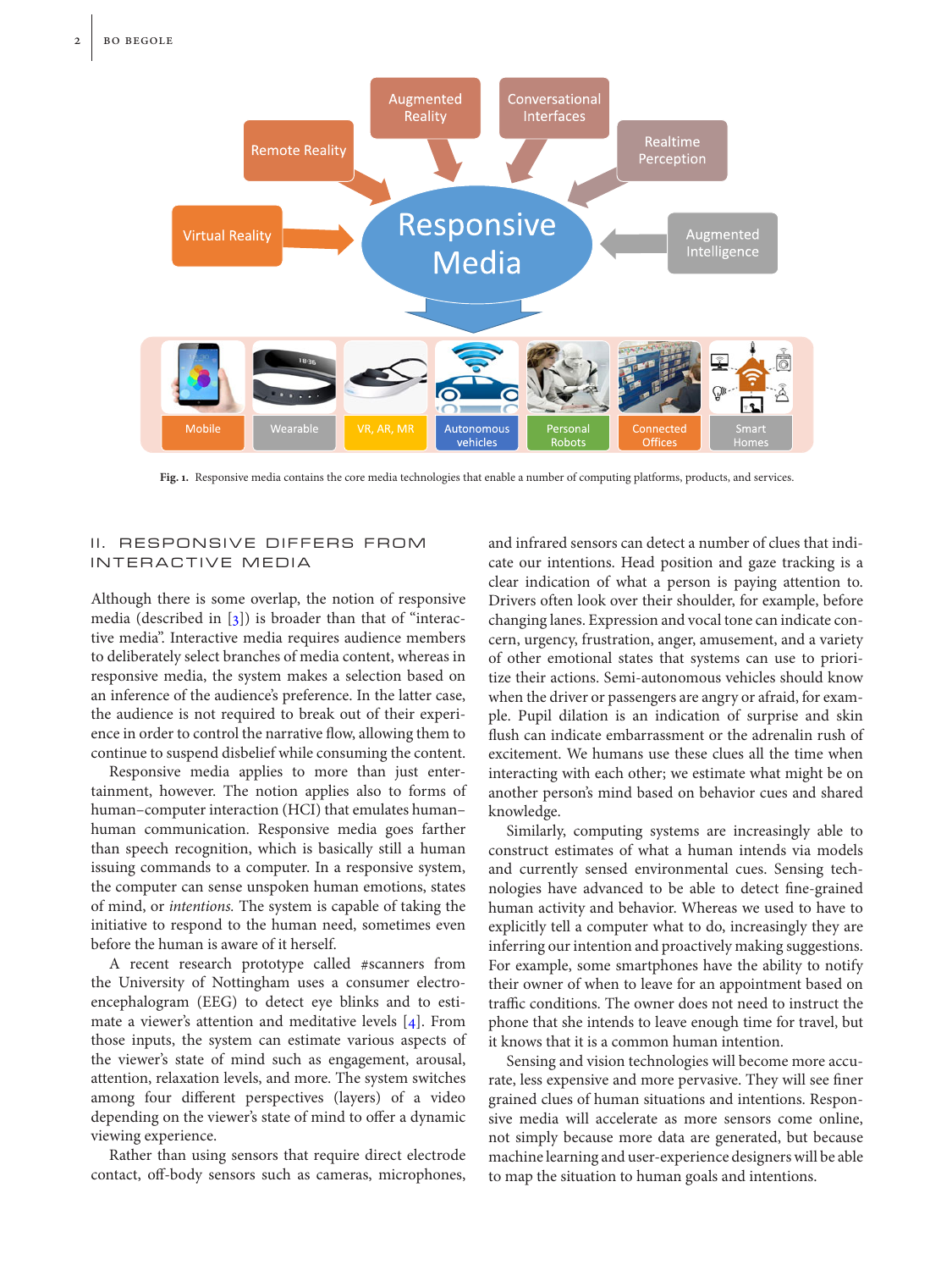#### III. REMOTE REALITY

We live today in multiple parallel realities. There is of course the mundane physical reality in which we live. Then there are the multitudes of computer-mediated realities made ever-more real by the novel head-mounted displays making headlines every day. Such synthesized views of the world can be wholly computer generated or they can be captured by cameras, microphones and other sensors to bring other realworld places closer through the transmission of video, audio and other data in real-time from remote places where we are unable to travel – *remote reality* (RR). Spanning across all these categories is an orthogonal dimension in which any reality (remote or synthetic) is overlaid with supplemental information from the digital realm – *AR*[1](#page-2-0) .

Remote Reality is poised to supplant old notions of telepresence with new abilities that verge on a kind of *omnipresence* in which we can virtually teleport anywhere in the world at any time [\[7\]](#page-6-4).

Remote reality, when fully realized, will be far more immersive than the *telepresence* of the past by rendering remote objects at full life size, full stereoscopic depth and full surround audio to create a strong sense of reality. We can refer to the ultimate realization as *full-field communication* when it reproduces a realistic subset of the light field and the sound field at the remote location.

Remote reality will enable a wide range of new business applications by providing full visual, audio, and (eventually) tactile fidelity of a remote environment. More thorough descriptions of such business cases can be found in [\[7,](#page-6-4) [8\]](#page-6-5) and are briefly categorized here.

*Tele-medicine* – full diagnostic detail can be seen by physicians in remote places, allowing consultations with remote specialists and also training of rare conditions to medical students worldwide.

*Tele-repair and tele-operation* – similar to telemedicine, but for machinery, remote specialists can troubleshoot and guide on-site technicians through complex procedures.

*Tele-tourism* – people will be able to operate drones to tour exotic parts of the world, underwater and eventually out in space.

*Tele-education* – unlike today's online education systems which are basically recorded lectures, with RR students can visit hard-to-reach parts of the world or virtually examine microscopic and macroscopic phenomena.

*Sports and music events* – audience members can ride along with athletes and performers to become part of the event.

*Commerce* – hard-to-find items from large-scale construction to artisanal crafts can be examined in full detail, expanding markets.

#### IV. CHALLENGES

Consider the potential when media responsiveness intersects virtual, augmented and remote realities. At that point, we will see a computer-based interaction that approaches human abilities to infer another's intention. Achieving the full capacity of Remote Reality requires overcoming a number of technology challenges.

# **A) Challenges for networked reality**

The aim of VR and RR is to generate a digital experience at the full fidelity of human perception – to recreate every photon your eyes would see, every small vibration your ears would hear, and eventually other details like touch, smell and temperature. Although the quality of video and audio media is improving in terms of resolution, dynamic range and color gamut [\[9\]](#page-6-8), fooling human perception is a difficult challenge because humans can process an equivalent of nearly 6.2 terabits/s of visual information (uncompressed), as explained below and enumerated in Table [1.](#page-2-1)

The fovea of our eyes can detect dots as fine-grained as 0.3 arc-minutes of a degree [\[10\]](#page-6-9), meaning we can differentiate approximately 200 distinct dots per degree in the fovea's field of view. Converting that to "pixels" on a screen depends on the size of the pixel and the distance between our eyes and the screen, but let us use 200 pixels per degree as a rough estimate. While the fovea's field of view is a somewhat narrow 5°, our eyes can mechanically shift (saccade) across a field of view of approximately 150◦ horizontally and 120 $\degree$  vertically [\[11\]](#page-6-10) within an instant (less than 10 ms in some cases [\[12\]](#page-6-11)). That's 30 000 horizontal by 24 000 vertical pixels. This means the ultimate display would need a region of 720 million pixels per eye (1.44 gigapixels for stereo) for full coverage because your eyes can saccade across a wide field of view within an instant.

Those are just for a *static* image; but the world does not sit still. For video, multiple static images are flashed in

<span id="page-2-1"></span>**Table 1.** Theoretical maximum data rate of human visual perception. Boldface indicates maximum theoretical visual data rate of human vision (without allowing head or body motion).

|                                | Value          | Units          |
|--------------------------------|----------------|----------------|
| Horizontal field of view (FOV) | 150            | Degrees        |
| Vertical FOV                   | 120            | Degrees        |
| Human visual acuity            | 0.3            | Arc-minute     |
| Arc-minutes per degree         | 60             | Arc-minutes    |
| "Pixels" per degree            | 200            | Pixels/degree  |
| Horizontal pixels/FOV          | 30000          | Pixels         |
| Vertical pixels/FOV            | 24 000         | Pixels         |
| Pixels in FOV                  | 720 000 000    | Pixels         |
| Stereo? $(1 = no, 2 = yes)$    | $\mathbf{2}$   | Eyes           |
| Pixels in Stereo FOV           | 1440000000     | Pixels         |
| Number of color channels       | 3              | Per pixel      |
| Bits per channel               | 12             | Bits/channel   |
| Bits/FOV                       | 51 840 000 000 | Bits per image |
| Frame rate                     | 120            | Frames/s       |
| <b>Bandwidth/s</b>             | 6220800000000  | Bits/s         |
| Compression ratio              | 600            | $\mathbf{1}$   |
| Compressed                     | 10 368 000 000 | Bits/s         |

<span id="page-2-0"></span><sup>&</sup>lt;sup>1</sup>The term *mixed reality* (MR) is sometimes considered synonymous to AR but Milgram and Kishino differentiated AR as a subset of MR [\[5\]](#page-6-6). Computer-mediated reality is an even more generic superset encompassing VR, MR, AR, RR, and more [\[6\]](#page-6-7).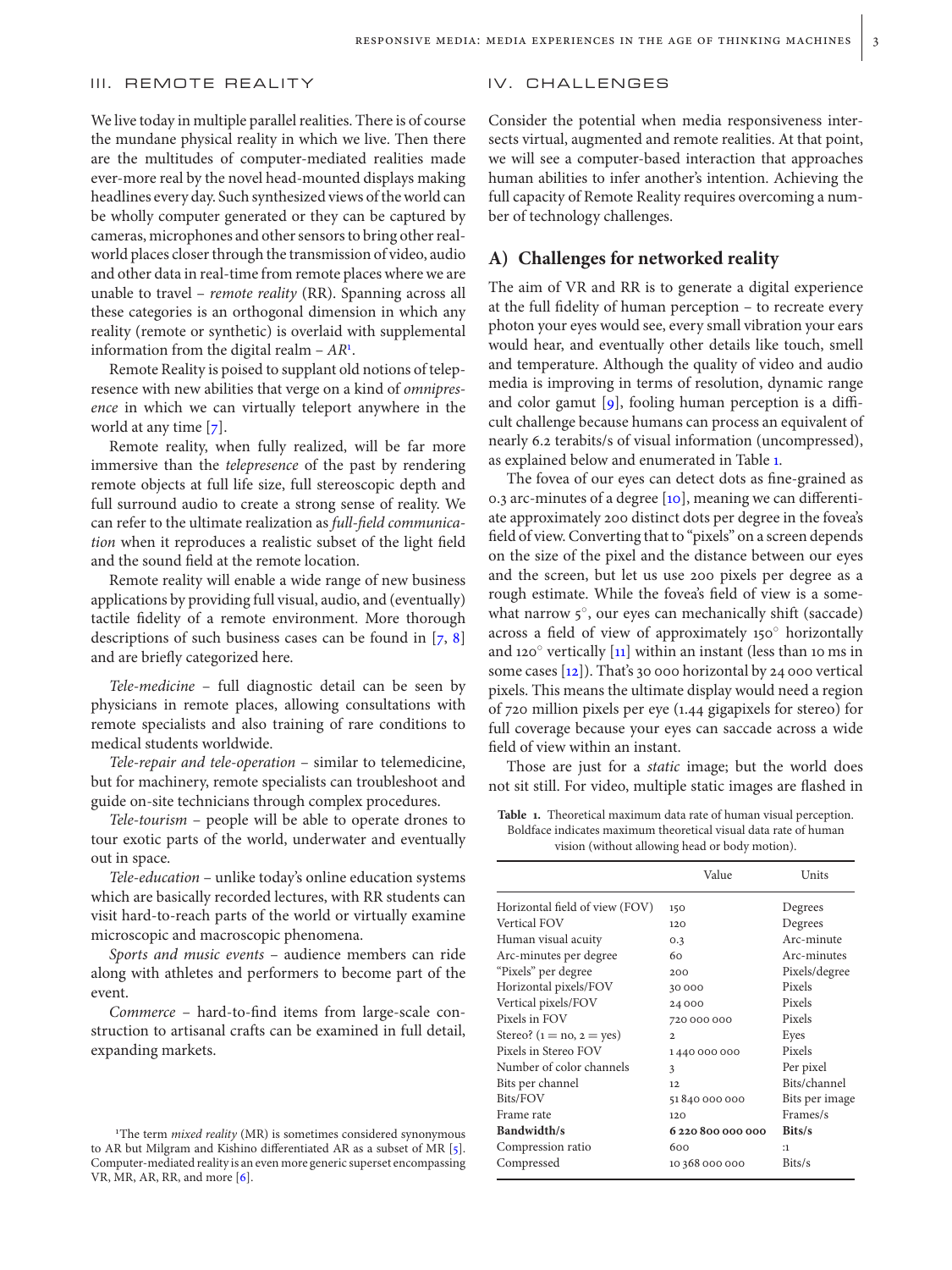sequence, typically at a rate of roughly 30 frames per second (fps) today for film and television. But the human eye does not operate like a camera. Our eyes actually receive light constantly, not discretely, and while 30 fps is adequate for moderate-speed motion in movies and TV shows, the human eye can perceive *much* faster motion – some estimates are as high as 500 fps [\[13,](#page-6-12) [14\]](#page-7-0). For sports, games, physical science experiments and other high-speed immersive experiences, high video frame rates will be needed to avoid "motion blur" and disorientation.

Assuming 120 fps which is supported in the recent video standard ITU-R BT.2020-2 (Rec. 2020) [\[15\]](#page-7-1), near instantaneous head and body rotation, 36 bits per pixel for full color gamut, stereo rendering, the total is 6.2 terabits/s. Today's video compression technologies can preserve consumergrade quality using a compression ratio of roughly 300:1 [\[16,](#page-7-2) [17\]](#page-7-3). Even if future compression technologies are able to double that, reaching a factor of 600:1, systems still need 10.36 gigabits per second (Gbps) of throughput. Now add head and body rotation for 360 horizontal and 180 vertical degrees and we arrive at a total of approximately 18.2 Gbps, compressed. This represents only an estimate of the data rate that human vision system is capable of ingesting as our eyes sample the light fields from a three-dimensional (3D) space using 2D retinas; encoding the full 3D world would involve additional properties to represent the light rays characterized by a full plenoptic light field<sup>2</sup>. Of course, many optimizations can be performed to reduce this estimate to a more practical level such as perceptual coding, adaptive streaming, and foveated streaming.

Today, such throughput requires local rendering on a computer with a video cable directly connected to the display (e.g. HDMI 2.0 provides 18 Gbps and DisplayPort 1.2 can reach 32.4 Gbps). As more advanced network technologies are deployed to the home and wirelessly, this rendering could move to the cloud where more compute and memory resources can be brought to bear. A requirement for network-based rendering, however, is to achieve end-toend latency (that is the time between when a user interacts with the system and when she sees the effect) of *<*100 ms [\[18\]](#page-7-4). That budget has to be met even as data packets crossmultiple links and servers in a network. Even lower latency will be required for VR streaming in order for users to feel that the responses to motion are "instantaneous" and to avoid motion sickness induced by mismatches between the human body's sense of physical motion (proprioception) and visual perception [\[19\]](#page-7-5). Zheng et al. find that even 2 ms of latency is perceivable by some users [\[20\]](#page-7-6).

# **B) Challenges for intelligent interaction**

Speech interaction will be increasingly necessary as we create more and more devices without keyboards such as wearables, robots, AR/VR displays, autonomous cars, and internet of things (IoT) devices. This will require something more sophisticated than the scripted pseudo-intelligence that digital assistants offer today. Like humans, digital attendants need to speak, listen, explain, adapt, and understand context. In addition, agents need to understand not only speech, but also the gestures of people as they use their bodies to add information such as diexus (pointing), action and emotion. All of these recognition technologies are increasing rapidly, but still have far to go to match human-level interactivity.

#### 1) Speech recognition has come of age

Not long ago speech recognition was so bad that we were surprised when it worked at all; now it is so good that we are surprised when it does not work. Over the last several years, speech recognition has improved dramatically and is approaching the accuracy at which humans recognize speech [\[21\]](#page-7-7). There are three primary drivers at work here.

First, teaching a computer to understand speech requires sample data and the amount of sample data has increased dramatically as mined search engine data is increasingly the source  $[22]$ .

Second, new algorithms have been developed using deep neural networks and other machine learning techniques that are particularly well-suited for recognizing patterns in ways that emulate the human brain [\[21\]](#page-7-7).

Finally, recognition technologies have moved to the cloud where large data sets can be maintained, and computing cores and memory can be scaled easily. Though sending audio data over a network may delay responsiveness, latencies of mobile networks are decreasing to address that limit. The anticipated latency for 5 G networks is 1 ms (for the physical layer)  $[23]$ .

The result is that many users are increasingly talking to their smartphones for a variety of tasks. We can expect speech input to be a dominant input mechanism in the currently emerging computing systems including intelligent vehicles, IOT, robots, and others.

## 2) Intelligent conversational interaction

Speech recognition is only the bottom layer of the intelligence stack, however. To make the interaction truly natural, the machines need to make sense of the speech. Today's agents seem amazingly intelligent with abilities to control the devices, retrieve complex information queries, and to coordinate services on the web.

Today's agents use techniques that are a step beyond yesterday's key word-based search, but fundamentally they are still based on matching and search, not true understanding. The agents today use a form of natural language "understanding" that detects what task the user is trying to accomplish (intent) and the properties of the task (entities). Keywords and entities are recognized in the utterance and matched against slots in a task template, which is then used to execute the task.

Basically, the system recognizes a command phrase (usually a verb) that identifies a task domain like *call*, *set an alarm for*, or *find*. Each of these task domains evokes a kind of "template" that the system needs to fill in with properties like the name of the person to call, the time for the alarm, the

<span id="page-3-0"></span><sup>2</sup>Minimally, this would add two more dimensions per pixel: vertical and horizontal angles of incidence.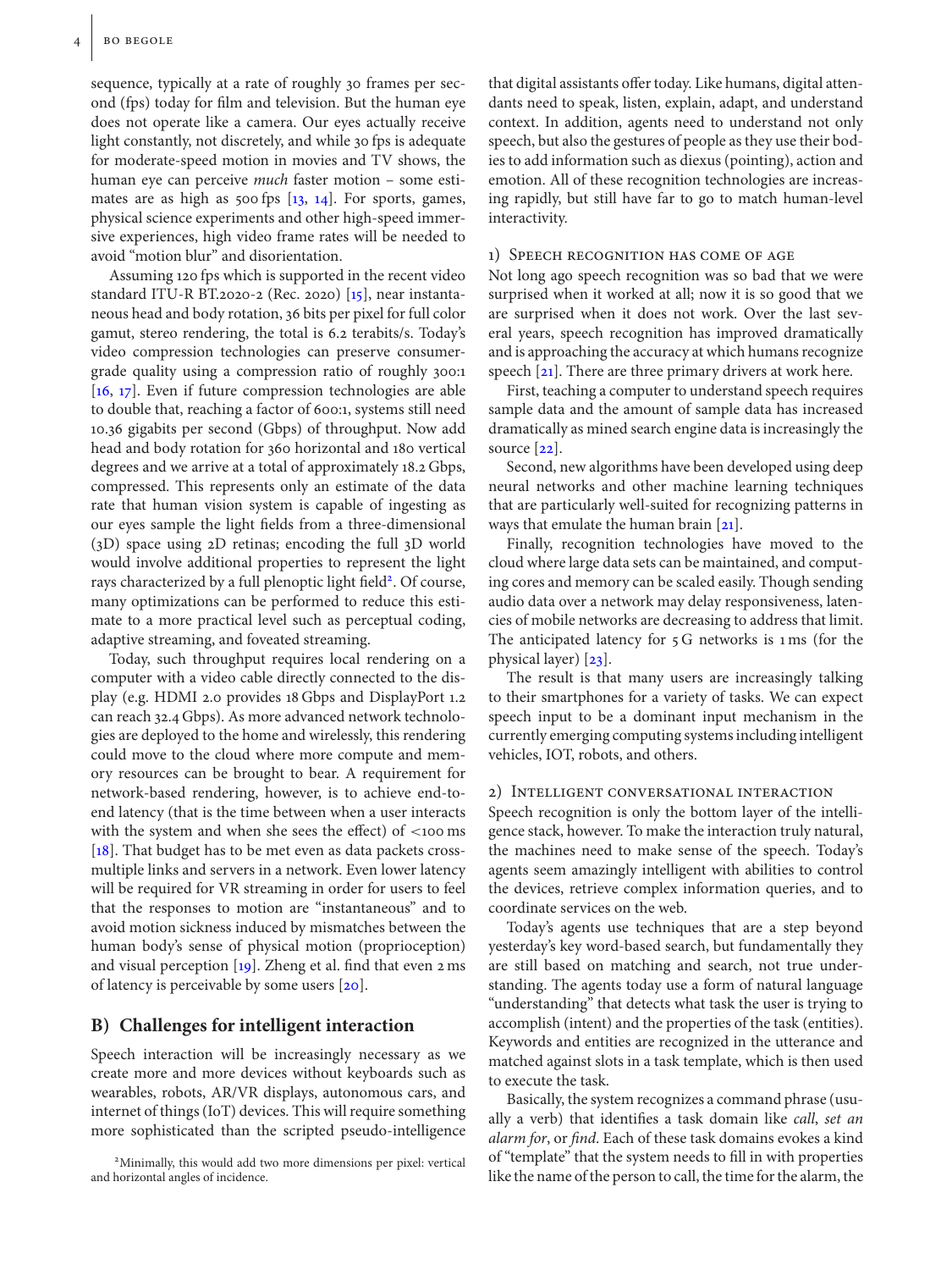name of a place to find or book a reservation. If it does not find all the necessary information in the user's statement, it can ask for more details in a kind of scripted dialog.

Today's agents can take and execute commands, but they do not approach the proactive service of a human concierge who intuitively understands your desires and can even suggest things before one would think to ask. Today's assistants cannot go off-script when recognition fails. They often cannot explain their own suggestions. They cannot anticipate problems and suggest alternatives. They rarely take the initiative.

Nevertheless, today's digital assistants have raised our expectations of the intelligence that our devices are capable of. With this new standard of quality, users may soon come to expect even more truly supportive and conversant assistance.

#### 3) Human-level conversation

What would it mean to have a truly conversational agent that is a revolutionary advance over today's digital assistants and worthy of our future IoT filled with wearables, autonomous vehicles, robots, and intelligent appliances?

An intelligent agent is already capable of making decisions based on task-domain ontologies, user utterances and preferences, and available services. To reach human-level ability, a responsive media system would need a few more qualities.

*Semantically deep –* First, a more fully responsive system would need to have language understanding less superficial than what we have today. Computers can easily miss intent or become confused and fall back to simple web search, because the system does not really *understand* what the user means. If it fails to recognize the type of task it is being asked to perform, it cannot retrieve a predefined script with which to ask for more details. A human would be able to remedy the specific misunderstanding by taking what he or she *did* understand and asking for more information in order to determine the task domain.

*Explanatory* – Unlike the "black box" recommendation systems today, a deeper language model will allow a conversational system to explain *why* it recommends a particular action or why it thinks something is true, just as a human can.

*Resourceful* – When humans detect a problem, we can plan around it and suggest alternatives. For example, although today's mapping systems can plan a route and even anticipate whether you will arrive before the store's scheduled closing time, a deeply intelligent agent should proactively notice exceptions to standard schedules and also to suggest alternatives. For example, if a restaurant I scheduled for lunch with a colleague is closed that day for a religious holiday, it should recommend something nearby that fits my general preferences. It could also suggest nearby parking alongside map directions, knowing that I will need to park after driving. Today's agents fall short of such resourceful problem solving.

*Attentive* – Responsive media systems should be constantly attentive. If one of my children tells me she just took the last yogurt out of the refrigerator, the system should notice and add it to our shopping cart without anyone having to tell it to. Of course, constant monitoring evokes concerns about invasions of privacy that must be addressed in the technology and experience design.

*Socially intelligent* – Intelligent agents should be aware of social situations including engagement with other people in the environment and follow common social norms when interacting with humans.

*Context-aware* – Social intelligence is actually a subset of the broader category of contextual intelligence [\[24,](#page-7-10) [25\]](#page-7-11), which is the type of human intelligence that understands relationships between people, places, things, and actions. A context-aware system can predict the likely actions a person would take in a given situation based on the location, presence of other people and objects, and the knowledge of past actions in such situations.

*Engaging* – Perhaps most importantly, a responsive media system should engage people and express understanding of the importance of their requests. In human conversation, a tone of urgency is met with responsiveness. Humor is met with amusement. Worry is met with sympathy and suggestions. In all cases, humans use tone of voice to indicate an understanding of a desire for urgency, mirth, empathy, or resolution.

We do not need a mechanical personality to replace human companionship, just to create a more conversational interaction style that connects in a richer, more natural way. Recently, advances in speech recognition have been largely achieved by data-driven machine learning algorithms, but advanced conversational agents will likely need more knowledge-based techniques where experts instruct the system in order to achieve the semantic richness of human conversation.

## 4) Computers take the initiative

Speech input along with intention recognition extends the ways we interact with computers. No longer are we simply instructing the machines; now they will initiate interactions. This is a fundamental shift in our interaction paradigm from deliberate commands to implicit expectation that computers will know what to do for us.

This follows a natural progression in HCI where we add new ways to tell computers what we want them to do. In the early days of mainframe and mini-computing, the command language was very specific and technical. In the personal computing era, graphical user interfaces (GUI) allowed users to construct commands by pointing at icons and windows and by pressing menus and buttons. More recently, we have been able to use gestures and speech to show and tell our smartphones what to do.

HCI has marched through a progression of ways for humans to tell the machine what to do, illustrated in Table [2.](#page-5-0) Initially, instructing a computer required writing and loading programs and data, evolving to the command-line interfaces, through the more direct manipulation of GUIs and touch screens, and now to direct speech input. In all of those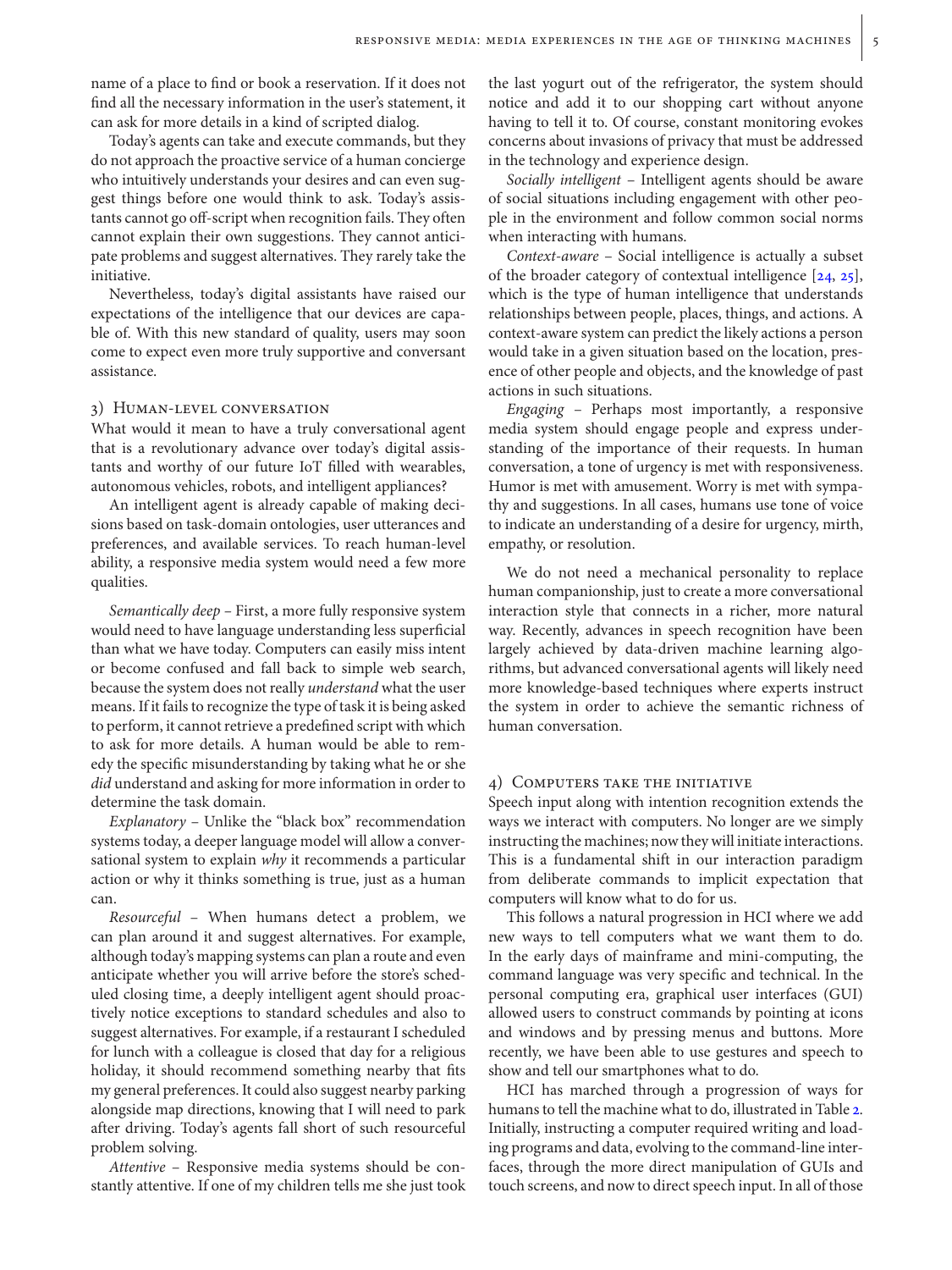|                                            |                                                                  |                                                           |                                                                               | Table 2. Progression of paradigms by which computers understand human users' intentions. |                                                       |                                                                         |                                                                                                                                                                         |
|--------------------------------------------|------------------------------------------------------------------|-----------------------------------------------------------|-------------------------------------------------------------------------------|------------------------------------------------------------------------------------------|-------------------------------------------------------|-------------------------------------------------------------------------|-------------------------------------------------------------------------------------------------------------------------------------------------------------------------|
| Èra                                        | 19508                                                            | 19708                                                     | 1980s                                                                         | 2000S                                                                                    |                                                       | <b>2010S</b>                                                            | 2020s and future                                                                                                                                                        |
| Jser intention types<br>Input technologies | 'Do a computation."<br>tape, magnetic tape<br>Punch cards, paper | Keyboards. Terminals<br>"Do what I instruct."             | touch screen, stroke<br>"Do what I touch."<br>Mouse, trackpad,<br>recognition | Depth cameras, gesture<br>"Do what I show."<br>recognition                               | ASR, NLP, Service<br>"Do what I say."<br>coordination | "Do what I usually do."<br>camera, other sensors<br>GPS, accelerometer, | recognition, computer vision, eye<br>tracking, head and body position,<br>pulse, skin flush, vocal tone,<br>Emotion detection, activity<br>"Do what I mean."            |
| Jevice types and<br>applications           | Mainframes, batch<br>processing                                  | keyword search<br>Computers,<br>Workstations,<br>Personal | Personal Computers,<br>Smartphones                                            | Smartphones, Personal<br>Digital Assistants                                              | Smartphones, Smart<br>homes                           | Smartphones, Smart<br>objects                                           | Smart objects, VR Avatars, Smart<br>(ADAS, HMI), Responsive Media<br>VR headsets, AR environments,<br>Semi-autonomous vehicles<br>Environments (loT),<br>laughter, etc. |

cases, the user is formulating a set of instructions for a computer to execute. But that is when computers were blind and deaf – now they can see, hear, feel and sense more about the external world than we humans ourselves. With that, they can not only see the current state of humans and objects, but anticipate what comes next – what the humans would want to have happen in such circumstances.

Already our location-aware phones are beginning to anticipate our needs from sensors and to proactively *tell us* what to do, such as when to leave for an appointment in order to account for traffic conditions. Soon, semiautonomous cars will know when traffic conditions are becoming more dangerous to the point of telling the human driver to pay more attention. Robots will know when a child needs additional hydration and offer beverages in advance. Many more services will be enabled as machines become more aware of human needs. To be safe, the robots, cars and appliances should ask for confirmation before taking an action. But even in asking for confirmation, the fundamental paradigm of HCI has shifted. Instead of the human commanding, or "using", the computer, the computer has initiated the interaction.

In order to gain human confirmation before acting, the systems of tomorrow will need to gain our attention. Like humans, they should do so politely yet effectively – not with buzzers or garish graphics. Systems will need to be considerate of what is going on, other people in the environment, human emotional state and attention. They should follow normal social rules and not interrupt when people are talking, not jolt us with alarming sounds, not obstruct our goals with unwanted ads and other distractions.

# V. A RESEARCH AGENDA FOR RESPONSIVE MEDIA

The prior sections have laid out a number of technological challenges for achieving richer responsiveness. Whether embodied in a digital assistant, robot, autonomous vehicle, or smart building, the aim of responsive media is to approach the abilities of humans in interpreting, anticipating, and proactively responding to other humans. This clearly implies a deeper understanding of human-to-human interaction than we have today.

Component technologies exist to perceive the state of humans, places and things in the world, but we have little understanding of human behavior models. What are sequential structures of engaged interactions? Which physiological indicators are most predictive of engagement? Can we prevent disengagement before it happens?

<span id="page-5-0"></span>Today's digital agent scripts are focused on concrete taskspecific objectives, urging the human to "fill in the blanks" to complete the task. Human assistants work at a more abstract level. For example, Fig. [2](#page-6-13) shows the abstract elements of a sales interaction identified by Robert Prus [\[26\]](#page-7-12) and modeled as a finite state machine that is not well enough defined for a computer to execute, but that is well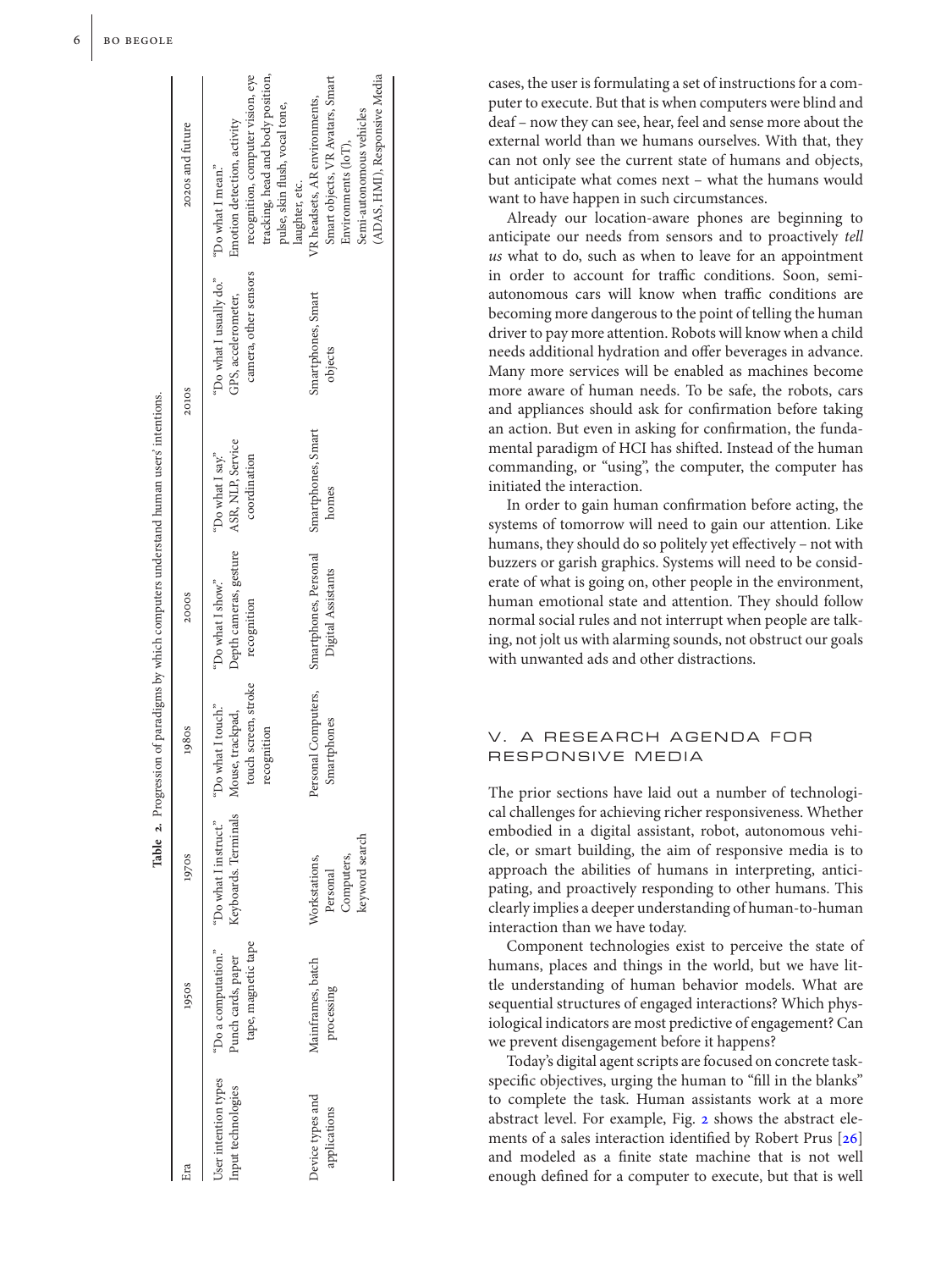

<span id="page-6-13"></span>**Fig. 2.** Abstract conversation model of a human salesperson interacting with prospective customers.

enough defined for a human (after some explanation or training).

Despite advances in AI through data-driven models and machine learning, we must also call on social and cognitive sciences to reach our goal.

## VI. CONCLUSION

Media technology research is no longer simply about the digitization of video, audio and text. As digital media have become more pervasive, our research field has become more complicated to now include computational photography and videography, light field capture and display, computer vision and hearing, volumetric rendering, AR overlays, and more. Furthermore, the application domains of media technologies are no longer limited to the consumption of video and audio, but now include interaction with wearables, autonomous devices (cars, robots, and drones), interactive art and entertainment, and smart environments. The fields of multi-media technologies will continue to grow and bifurcate, but the one unifying problem that pervades all of the new sub-fields is that media increasingly needs to be *responsive* to the user's situation, preferences and objectives.

The idea of responsive media serves as a container for a collection of related technologies. Also, in contrast to purely technological labels that do not speak to what benefit a technology provides (e.g. "virtual reality" only tells us the reality is "virtual" not the benefits of such virtuality), the term responsive media reminds us of the utility of these technologies and *why* they are important – they are media that *respond* to stimuli, providing information at the point of need. Responsive media is a clear trend as computing systems become increasingly intelligent, perhaps exceeding human abilities in some tasks. For now, computing systems are still just tools and they will be increasingly useful as they allow humans to focus on higher-level and creative thinking.

## ACKNOWLEDGEMENTS

I would like to express appreciation to current and former members of Huawei's Media Technologies Lab for contributing insight and technology toward this vision. Special thanks to Jose Alvarez for encouraging this strategic perspective on media technology research.

# REFERENCES

- <span id="page-6-0"></span>[1] Zhang, W.; Begole, B.; Chu, M.: Asynchronous reflections: theory and practice in the design of multimedia mirror systems. Multimed. Syst., 16 (4–5) (2010), 293–307.
- <span id="page-6-1"></span>[2] Creating a new media business opportunity and technology platform – PARC, a Xerox company. [Online]. Available: [https://](https://www.parc.com/services/case-studies/2201/creating-a-new-business-opportunity-and-technology-platform.html) [www.parc.com/services/case-studies/2201/creating-a-new-business](https://www.parc.com/services/case-studies/2201/creating-a-new-business-opportunity-and-technology-platform.html)[opportunity-and-technology-platform.html](https://www.parc.com/services/case-studies/2201/creating-a-new-business-opportunity-and-technology-platform.html) [Accessed 9 November 2016].
- <span id="page-6-2"></span>[3] Begole, B.: The dawn of the age of responsive media, forbes. [Online]. Available: [http://www.forbes.com/sites/valleyvoices/2016/01/12/the](http://www.forbes.com/sites/valleyvoices/2016/01/12/the-dawn-of-the-age-of-responsive-media/)[dawn-of-the-age-of-responsive-media/\[](http://www.forbes.com/sites/valleyvoices/2016/01/12/the-dawn-of-the-age-of-responsive-media/)Accessed 9 November 2016].
- <span id="page-6-3"></span>[4] Pike, M.; Wilson, M.L.; Benford, S.; Ramchurn, R.: # Scanners: a BCI enhanced cinematic experience, in *Proceedings of the 2016 CHI Conference Extended Abstracts on Human Factors in Computing Systems*, 2016, 293–296.
- <span id="page-6-6"></span>[5] Milgram, P.; Kishino, F.: A taxonomy of mixed reality visual displays. IEICE Trans. Inf. Syst., 77 (12) (1994), 1321–1329.
- <span id="page-6-7"></span>[6] Billinghurst, M.; Clark, A.; Lee, G. "A Survey of Augmented Reality." Foundations and Trends® in Human–Computer Interaction, Now Publishers, Boston, 8.2-3 (2014): 73–272.
- <span id="page-6-4"></span>[7] Begole, B.: Omnipresence and the coming age of 'remote reality, VentureBeat. [Online]. Available: [http://venturebeat.com/2015/07/13/](http://venturebeat.com/2015/07/13/omnipresence-and-the-coming-age-of-remote-reality/) [omnipresence-and-the-coming-age-of-remote-reality/](http://venturebeat.com/2015/07/13/omnipresence-and-the-coming-age-of-remote-reality/) [Accessed 24 January 2017].
- <span id="page-6-5"></span>[8] Begole, B.: Parallel realities: full-field communications – Huawei Publications. [Online]. Available: [http://www.huawei.com/en/](http://www.huawei.com/en/publications/winwin-magazine/vr-or-nothing/parallel-realities-full-field-communications) [publications/winwin-magazine/vr-or-nothing/parallel-realities-full](http://www.huawei.com/en/publications/winwin-magazine/vr-or-nothing/parallel-realities-full-field-communications)[field-communications](http://www.huawei.com/en/publications/winwin-magazine/vr-or-nothing/parallel-realities-full-field-communications) [Accessed 9 November 2016].
- <span id="page-6-8"></span>[9] Lee, H.-C.: Introduction to Color Imaging Science, *Cambridge University Press*, Cambridge, UK, 2005.
- <span id="page-6-9"></span>[10] Curcio, C.A.; Sloan, K.R.; Kalina, R.E.; Hendrickson, A.E.: Human photoreceptor topography. J. Comp. Neurol., 292 (4) (1990), 497–523.
- <span id="page-6-10"></span>[11] Wandell, B.A.: Useful quantities in vision science, in Foundations of Vision, *Sinauer Associates Inc*, Sunderland, Massachusetts, 1995. inner cover pages.
- <span id="page-6-11"></span>[12] Fischer, B.; Ramsperger, E.: Human express saccades: extremely short reaction times of goal directed eye movements. Exp. Brain Res., 57 (1) (1984), 191–195.
- <span id="page-6-12"></span>[13] Armstrong, M.G.; Flynn, D.J.; Hammond, M.E.; Jolly, S.J.E.; Salmon, R.A.: High frame-rate television. SMPTE Motion Imag. J., 118 (7) (2009), 54–59.